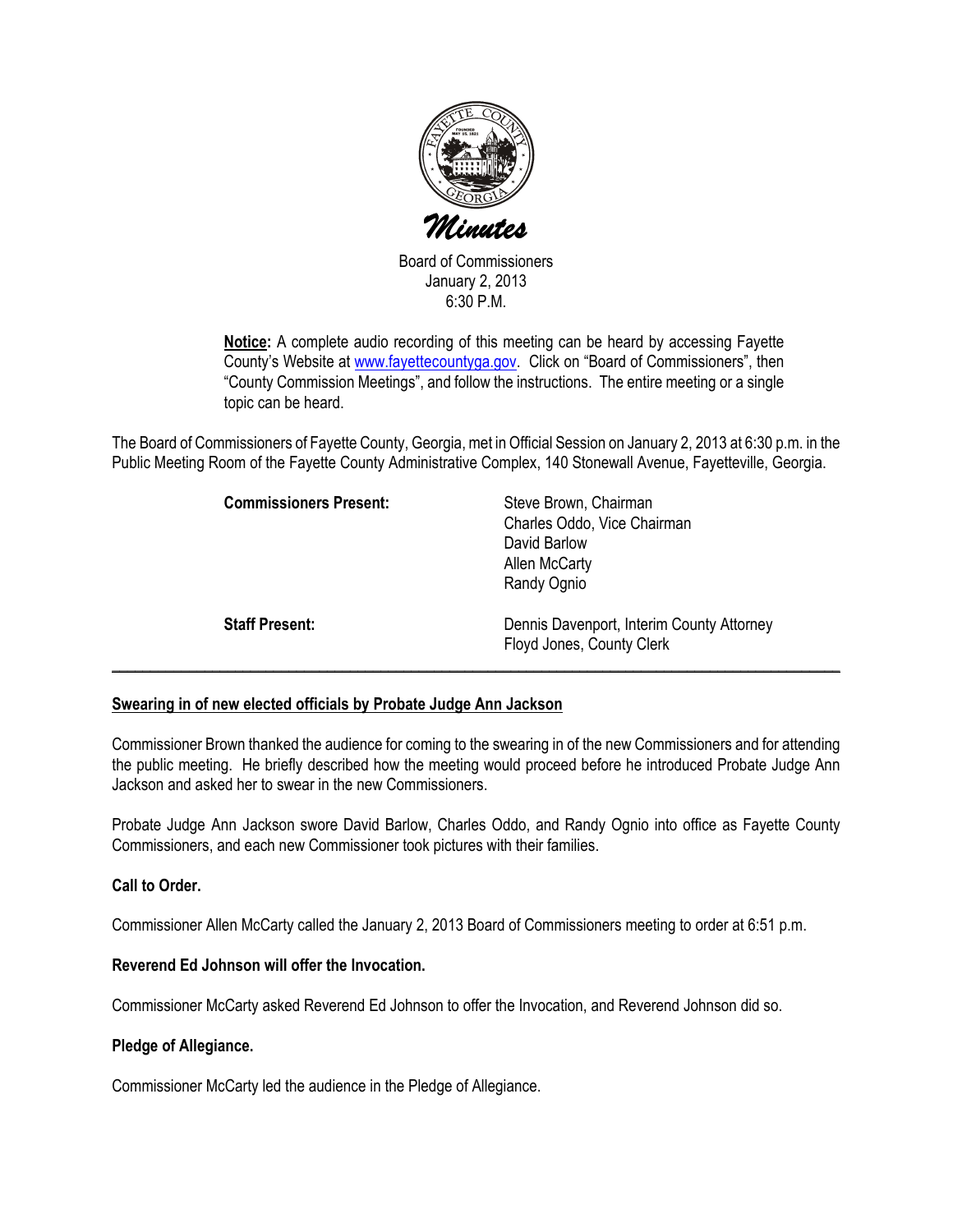### Acceptance of Agenda.

Commissioner Brown moved to accept the Agenda as written. Commissioner McCarty seconded the motion. No discussion followed. The motion passed unanimously.

### ORGANIZATIONAL SESSION:

#### 1. Election of Board Chairman for the year 2013.

County Clerk Floyd Jones called for the nominations for the Board Chairman. Commissioner David Barlow nominated Commissioner Steve Brown for Chairman. Commissioner Ognio seconded the nomination. No other nomination or discussion followed.

Mr. Jones closed the nomination and called for the vote. The nomination for Commissioner Steve Brown to be Chairman of the Fayette County Board of Commissioners for the 2013 calendar year passed 4-0-1 with Commissioner McCarty abstaining from the vote.

## 2. Election of Board Vice- Chairman for the year 2013.

Chairman Brown called for nominations for the Vice Chairman of the Board of Commissioners. Commissioner Charles Oddo nominated Commissioner David Barlow for the position of Vice Chairman. Commissioner Oddo commented that the group of men on the Board was very difficult to choose from for the position of Vice Chairman since they are all qualified, but he reiterated his nomination of Commissioner Barlow for the position.

Commissioner Barlow thanked Commissioner Oddo for the nomination but declined the nomination, and then he nominated Commissioner Charles Oddo for the position of Vice Chairman. Commissioner Randy Ognio seconded the nomination. No other nomination was given and no discussion followed. The nomination for Commissioner Charles Oddo to be the Vice Chairman of the Fayette County Board of Commissioners for the 2013 calendar year passed unanimously.

## PUBLIC COMMENT:

Chairman Brown announced that the new Board of Commissioners would get rid of the sign-in sheets in the back of the room. He said if a citizen wants to speak they can speak whether or not they signed up. He further announced that any item that is on the Agenda, if a citizen wants to speak about it, once a motion and a second is made, the Board will allow the citizens to say what they want to say. He said if there is a comment that does not relate to something on the agenda, then citizens can speak about it during the Public Comment section of the Agenda.

Cherie Werginz: Ms. Werginz thanked the Board for all the effort it took to be elected to the Board. She then commented on the "Stormwater Assessment / Tax" saying it bothers her. She then commented on her research and asked if there was a way to amend the Stormwater Assessment during the year or a way to no longer have the Stormwater Assessment. She also asked if the TSPLOST could have paid for the Stormwater Assessment needs. She also asked if there was going to be committee or a study for those who cannot afford paying the Stormwater **Assessment**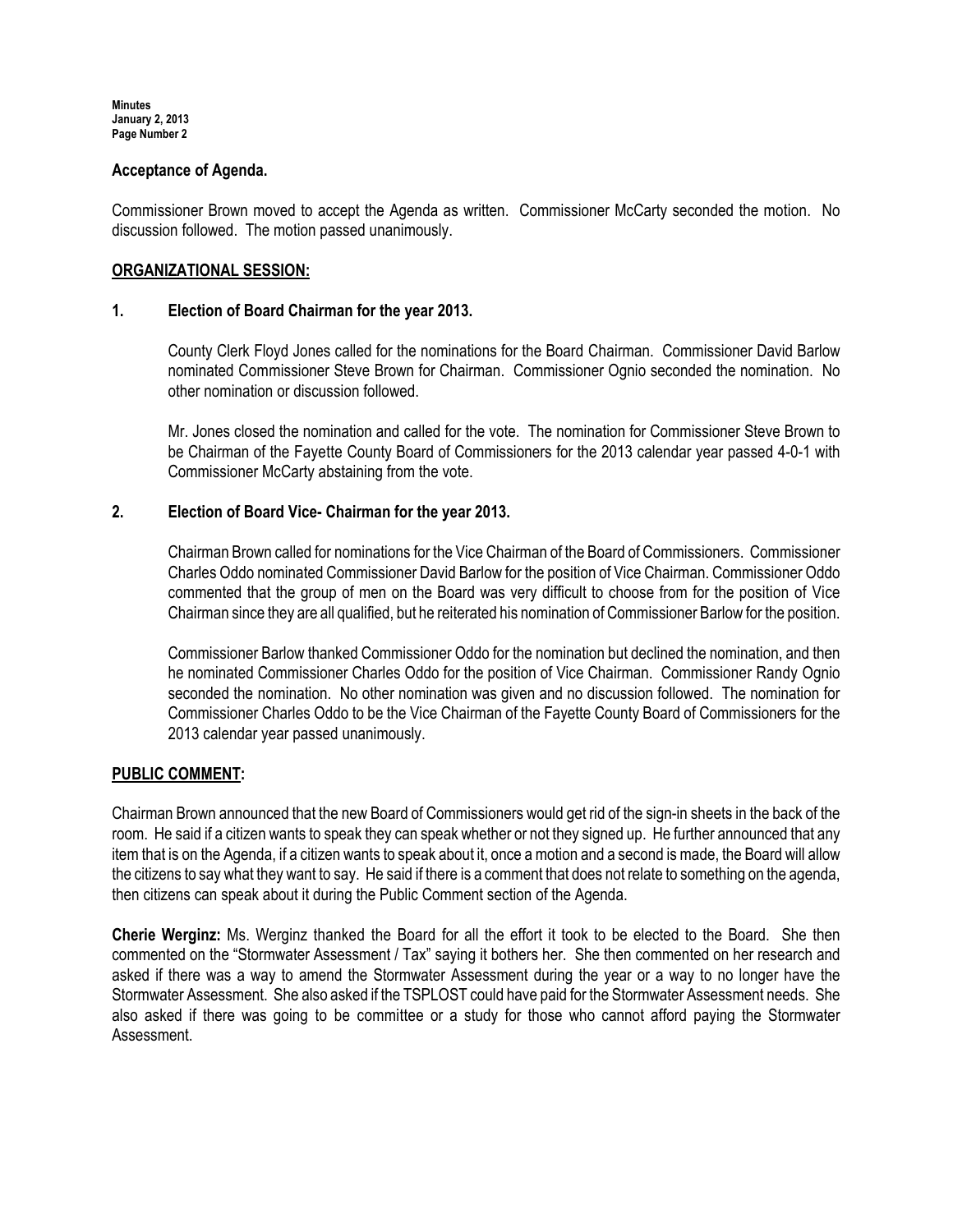Chairman Brown: Chairman Brown stated that none of the five Commissioners at the meeting voted for the Stormwater Utility, however, there are significant stormwater problems that need to be addressed. He said the County would have to figure out a way to pay for the stormwater problems. He said he has easily answered 300 phone calls from constituents and that he has returned every phone call that has been forwarded to the Commissioners. He said he has told all 300 constituents that an invitation will be mailed to each person who received a Stormwater bill, and the invitation will have no less than three open, public meetings where the Board of Commissioners will sit on the floor-level with the citizens discussing the situation and how the citizens would like to see the Board address the problem. He said there has never been a plan since all the stormwater pipes have been under the roads for decades to replace the infrastructure, and he said there are no funds in place to pay for the replacements. He said there should be an invitation by the middle to the end of January to everyone who received a stormwater bill.

Commissioner McCarty: Commissioner McCarty added that the stormwater utility is not a new issue since it has been around for several years. He said when both he and Commissioner Brown inherited an \$18 million dollar bill that had not been paid in the past since it was kicked down the road to be taken care of later. He said the current Board would have to make up for the "lack that was not done in the past."

Steve Smithfield: Mr. Smithfield stated that Mr. Dennis Chase emailed him earlier saying he would not be able to attend the meeting, but that he would appreciate if a message could be passed along on his behalf. Mr. Smithfield then read Mr. Chase's message to the Board. Mr. Chase's message addressed "important problems which exist with the Fayette County Stormwater Utility". The message further called on the Fayette County Board of Commissioners to "terminate the self-renewing contract between Fayette County, Georgia and Integrated Science and Engineering, Inc."

Tom Waller: Mr. Waller congratulated the new Board and thanked them for the opportunity to speak. He said he looked forward to transparency in government. He said he recently received his stormwater bill, and he said while "storms don't come, rainwater does." He said the issue was rainwater and he asked the County to be transparent on the matter. He said his bill came with a return address to the Water System, and he said that was incorrect since the money actually went to the "tax department" since the bill was an increase to the citizens' taxes. He called on the Board to take action by cancelling the Stormwater Utility, and if additional money was needed then look to increasing taxes. He again called on the Board to be transparent by repealing the "Stormwater / Rainwater bill."

# CONSENT AGENDA:

No one in the audience spoke about the three Consent Agenda items. Commissioner McCarty moved to approve the Consent Agenda. Commissioners Barlow and Oddo seconded the motion. No discussion followed. The motion passed unanimously.

- 1. Approval of authorization to sign checks combining any of the following two signatures for transactions exceeding \$5,000.00; Chairman, Vice-Chairman, County Administrator.
- 2. Approval of authorization to sign checks for transactions \$4,999.99 or less: Chairman, Vice-Chairman, County Administrator.
- 3. Approval of the Chairman, Vice-Chairman, and the County Administrator to execute contracts, resolutions, agreements, and other documents approved by and on behalf of the Board of Commissioners.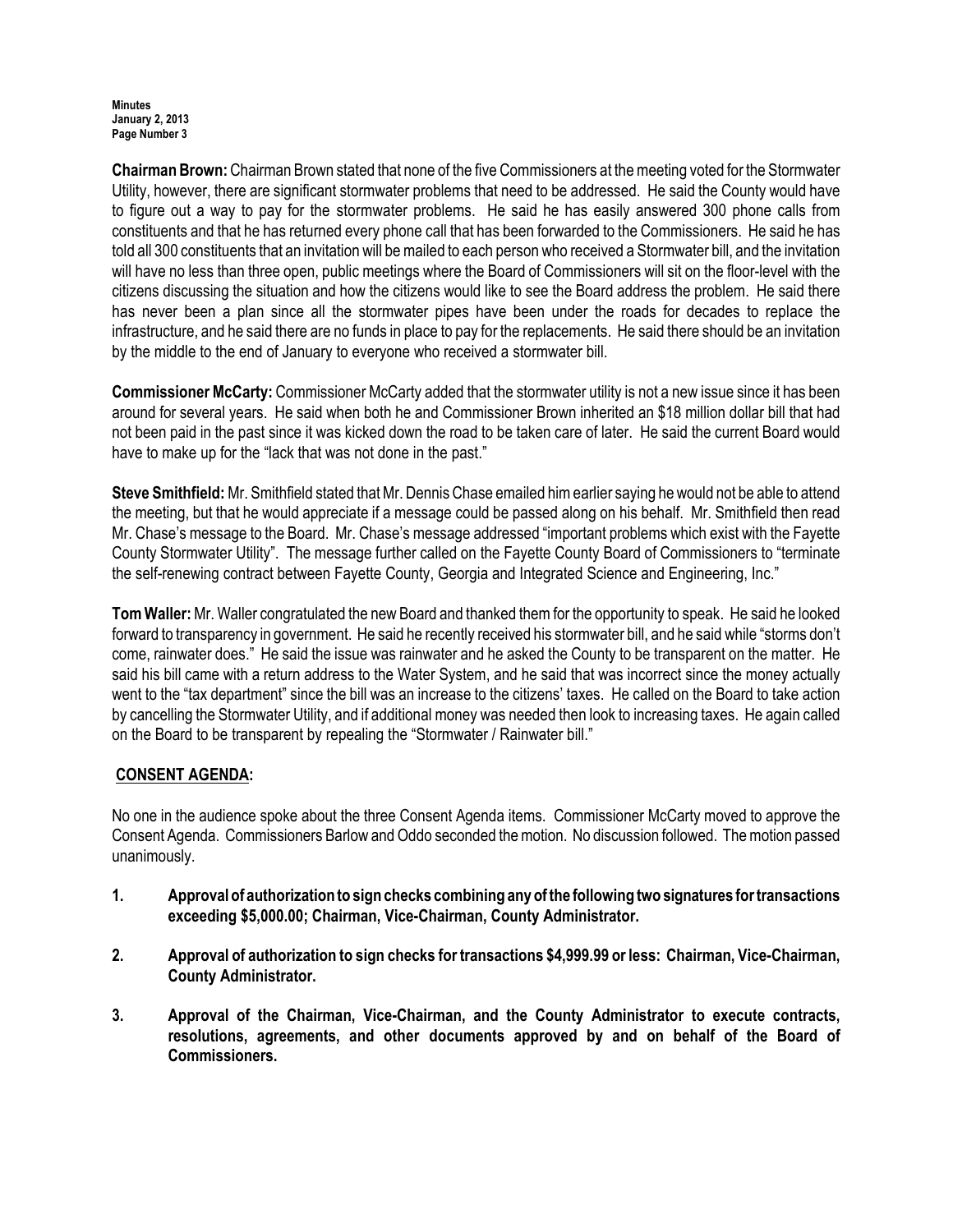#### NEW BUSINESS:

### 1. Consideration of adopting the 2013 Board of Commissioners' Meeting Schedule.

Chairman Brown stated that the staff included the traditional schedule that includes Wednesday Workshop meetings on the first Wednesday of every month, and that he had added another schedule that does not call for Wednesday Workshop meetings. He added that a Wednesday Workshop meeting could be called if needed. He commented that he personally found the Workshop meetings did not accomplish much, that the public was not allowed to speak at Workshop meetings, and that issues were discussed that the Commissioners did not know much about and had to study after the Workshop Meetings. He said there would be better communication with the Board in terms of what would be on the Agenda "well before it gets on the Agenda". He said this would keep the Board from tying up staff for half a day and from paying an Attorney to sit in a meeting while ideas are discussed that will not be voted on at that time.

No other Commissioner and no citizens spoke about this item. Commissioner McCarty moved to approve the 2013 Board of Commissioners' Meeting Schedule that does not have the Wednesday Workshop. Commissioners Ognio and Barlow seconded the motion. No discussion followed. The motion passed unanimously. A copy of the request, identified as "Attachment 1", follows these minutes and is made an official part hereof.

#### 2. Discussion of Interim County Attorney.

Chairman Brown moved to approve Dennis Davenport as Interim County Attorney. Commissioner Ognio seconded the motion.

Commissioner Oddo reported that he has a relationship with Mr. Davenport and his firm and that he would recuse himself from the meeting until a vote is taken. Commissioner Oddo left the meeting. No other discussion followed.

The motion to approve Dennis Davenport as Interim County Attorney passed 4-0-1 with Commissioner Oddo abstaining from the vote.

Commissioner Oddo returned to the meeting after the vote, and Chairman Brown asked Mr. Davenport to take his place at staff's table in order to represent Fayette County as Attorney.

#### 3. Selection of County Administrator.

Chairman Brown stated that the five Commissioners previously vetted applicants for the County Administrator position out of approximately thirty resumes, that the Human Resources Department recorded and rated each applicant in order of background and experience, and the five Board members have reviewed that data as well. He reported that five candidates were selected and interviewed, and he asked Interim County Attorney Davenport if the Board has the authority to appoint a County Administrator. Mr. Davenport answered that it was his opinion that the Board has the authority to appoint a County Administrator.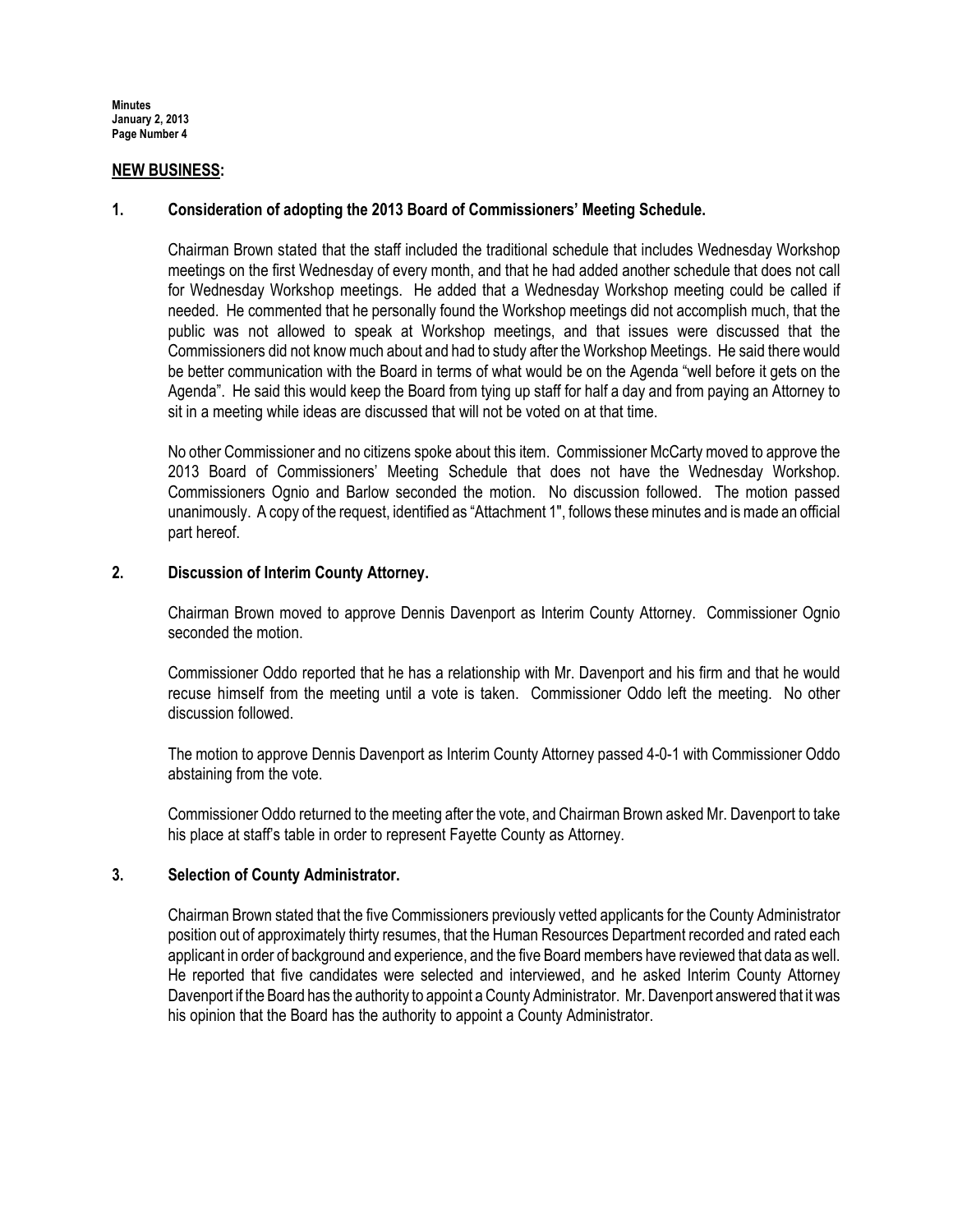Chairman Brown moved to appoint applicant Steve Rapson as the new County Administrator contingent upon having a mutually agreeable contract ready to approve by the Board for the January 10, 2013 meeting, and to direct the County Attorney to meet with Mr. Rapson to assist in developing Mr. Rapson's contract for employment. Commissioner McCarty and Commissioner Oddo seconded the motion. No discussion followed. The motion passed unanimously.

Chairman Brown congratulated Mr. Rapson and asked him to take a place at staff's table.

# 4. Select Fayette County's representative for LOST renegotiations.

Commissioner Barlow moved to appoint the Chairman and the County Administrator as Fayette County's representative for LOST renegotiations. Commissioner Ognio seconded the motion. No discussion followed. The motion passed unanimously. A copy of the request, identified as "Attachment 2", follows these minutes and is made an official part hereof.

# 5. Consideration of a Fayetteville annexation request for the RaceTrac property at State Route 85 and Ramah Road.

Community Development Director Pete Frisina briefly updated the Board on the annexation request and answered questions from the Board. Mr. Frisina explained that the RaceTrac gas station, located at the corner of State Route 85 and Ramah Road, has petitioned the City of Fayetteville for annexation in order to "hook into" the city's sewer system. He said the property is already zoned Commercial in the county, is developed fully as a convenience store, and the petition from the city basically said it would be zoned Commercial and would remain as is.

Chairman Brown clarified that petition comes from the relatively new RaceTrac located south of the Administrative Complex on State Route 85, and Mr. Frisina agreed with Chairman Brown's understanding. Chairman Brown also clarified that there was no anticipation that anything would change with the gas station, and again Mr. Frisina agreed with Chairman Brown's understanding saying it was just a lateral move that would allow RaceTrac to hook into the sewage system.

Commissioner Barlow moved to not object to the annexation request. Commissioner McCarty seconded the motion.

Mayor Greg Clifton: Mayor Clifton of Fayetteville, Georgia said the main reason for the annexation request by RaceTrac was because of problems with their septic system. He said in order for RaceTrac to tie onto the city's sewer system they would have to be annexed into the city.

The motion to not object to the annexation request passed unanimously. A copy of the request and an Executive Summary, identified as "Attachment 3", follow these minutes and are made an official part hereof.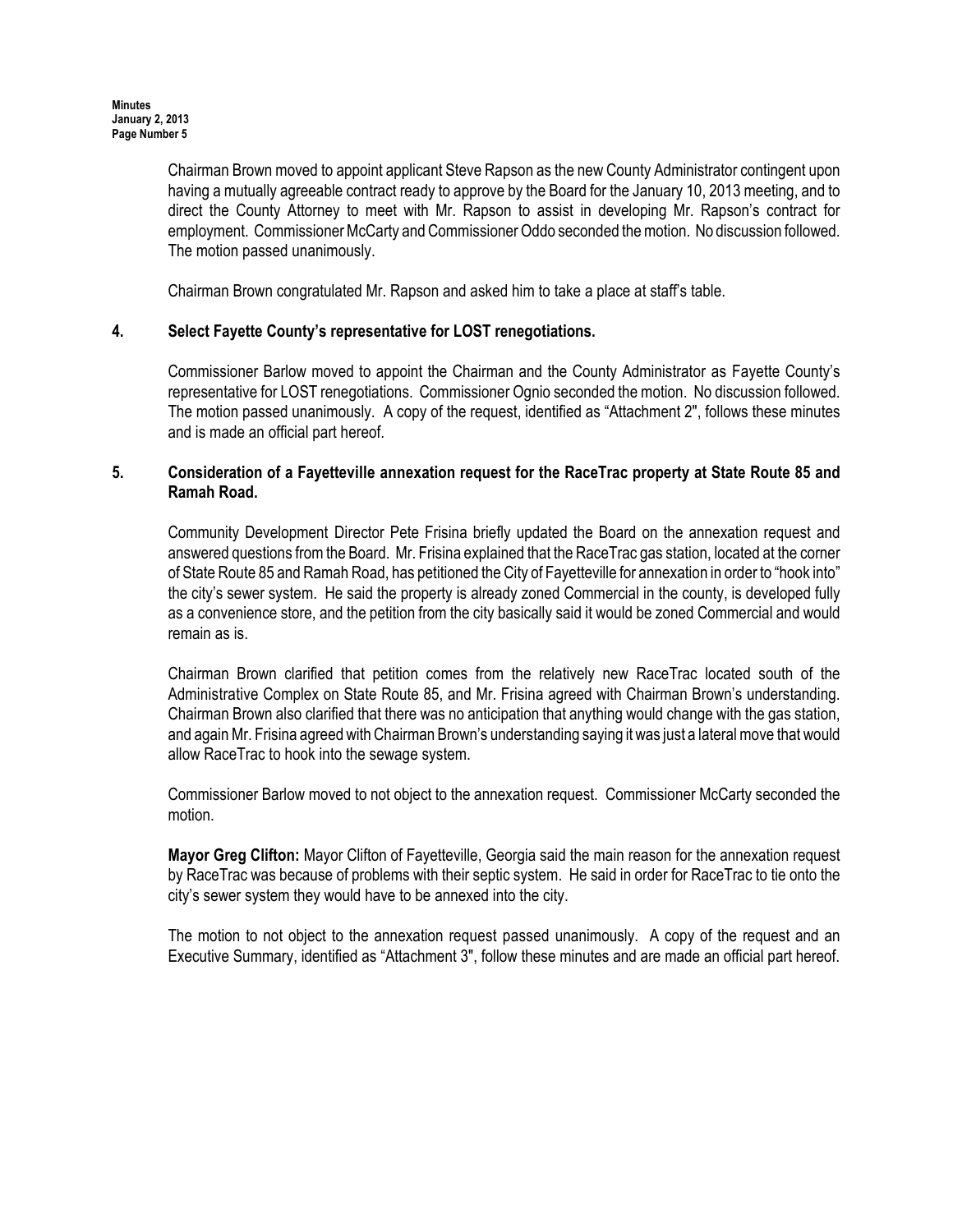# 6. Consideration of Resolution 2013-01: Pledge to Citizens and County Staff on Core Values and Beliefs.

Commissioner McCarty read Resolution 2013-01 into the public record. Resolution 2013-01 reads as follows:

# RESOLUTION 2013-01

# RESOLUTION OF THE FAYETTE COUNTY COMMISSIONERS PLEDGE TO CITIZENS AND COUNTY STAFF ON CORE VALUES AND BELIEFS

- WHEREAS, upon the inauguration of the 2013 Fayette County Board of Commissioners, the five commissioners desire to affirm their core values and beliefs to our constituents and county staff; and
- WHEREAS, the Board of Commissioners acknowledges they were placed in office by the voters of Fayette County and are responsible for conducting the official business of those citizens, looking out for their best interests; and
- **WHEREAS,** the Board is determined to give the citizenry ample opportunity to voice their comments and concerns in all meetings; and
- WHEREAS, the Board respects each individual staff member and believes that members who are treated with respect and given responsibility respond by giving their best; and
- **WHEREAS,** although there may not be unanimous consent on every issue, the Board requires complete honesty and integrity in everything we do while valuing everyone's opinion; and
- **WHEREAS,** the Board will take its commitments very seriously, and then do its utmost to live up to them, acknowledging the importance of doing what we say we are going to do; and
- **WHEREAS,** the Board recognizes that the work performed by each staff member is an important part of their life, and it should be fulfilling and rewarding, so we encourage an open and welcoming workplace; and
- **WHEREAS,** the Board vows to be good stewards of the citizen's resources, exercising the same vigilance that we would use to guard and conserve our own personal resources; and
- **WHEREAS**, the Board insists that each commissioner and each staff member always give their best effort in everything we undertake, refusing to accept sloppiness or lack of effort; and
- **WHEREAS**, the entire Board, each department director and each individual in our organization is expected to understand our mission and our goals realizing that doing so it is extremely critical to our success; and
- **WHEREAS,** the Board believes in the Golden Rule, and we will strive to be friendly, courteous, fair and compassionate in all our dealings; and
- **WHEREAS,** the Board and our staff members should always feel a sense of urgency on any matters related to our citizens, owning problems and always being responsive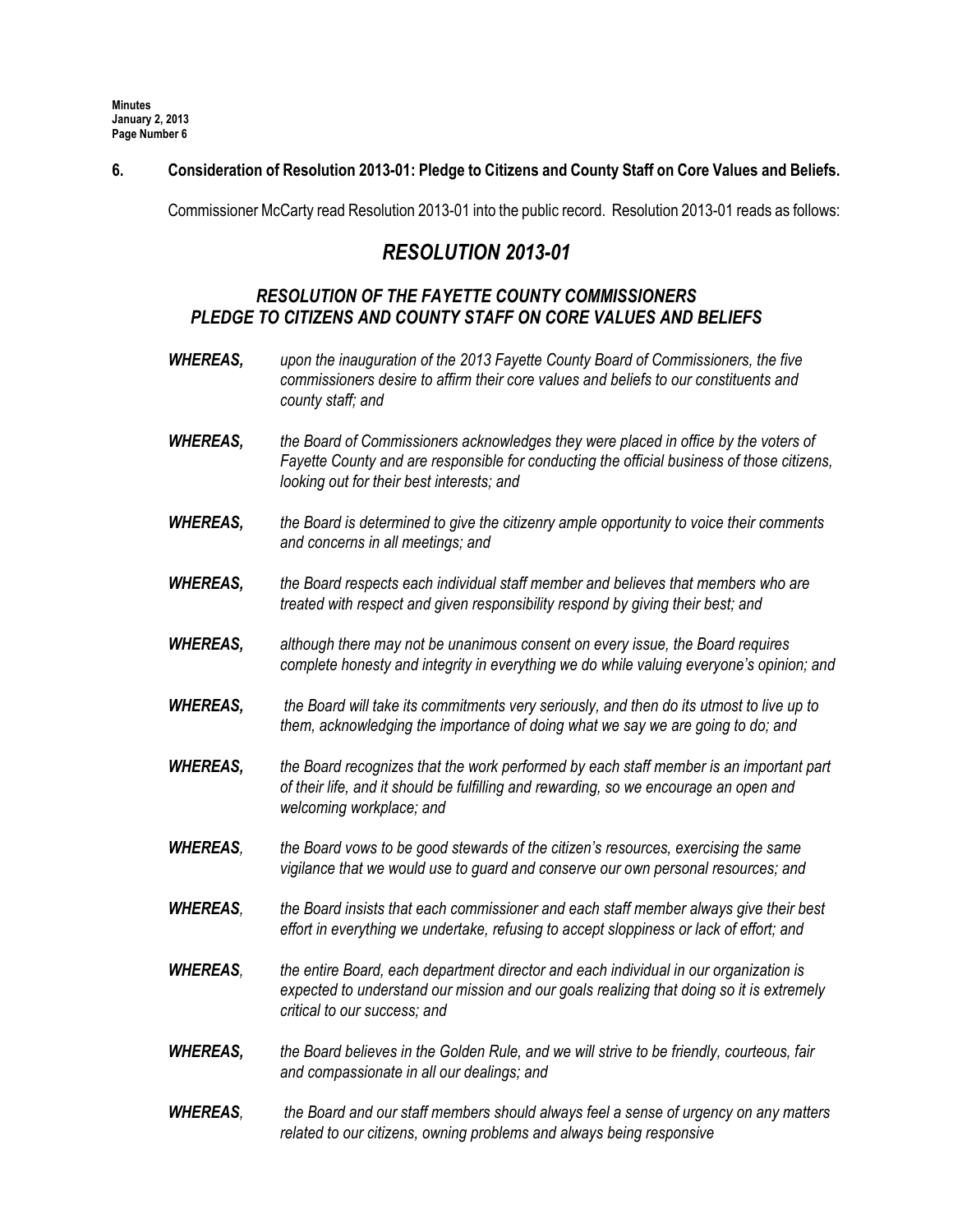NOW, THEREFORE, BE IT RESOLVED that we, the Board of Commissioners of Fayette County, Georgia do hereby pledge our acceptance of these core values and beliefs in the service of our citizens.

So resolved the 2nd day of January 2013 by the

# FAYETTE COUNTY BOARD OF COMMISSIONERS

Commissioner Oddo moved to approve Resolution 2013-01. Commissioner McCarty seconded the motion. No discussion followed. The motion passed unanimously. A copy of the request and Resolution 2013-01, identified as "Attachment 4", follow these minutes and are made an official part hereof.

#### ADMINISTRATOR'S REPORTS:

No report was given.

## ATTORNEY'S REPORTS:

Mr. Davenport thanked the Chairman and the Board for the privilege of working with the County, and he said he looked forward to doing the best he could with the upmost of his ability with his firm McNally, Fox, Grant, & Davenport.

## COMMISSIONERS' REPORTS:

[The following is a full transcript of the discussion of this agenda item as requested by Commissioner Barlow. This transcript begins at 7:21:30 of the recording.]

Chairman Brown: Commissioners' Report. Would anyone like to have a Commissioners' Report? Mr. Barlow would you like to start?

Commissioner Barlow: Mr. Chairman, I would. Giving honor to God, it is my distinct and humble joy to answer the call to serve my community as a County Commissioner. Therefore, if any man be in Christ he is a new creation. Old things have passed away, behold, Fayette County, all things have become new. I thank the Honorable Ann Jackson for being here tonight and officiating our swearing in. I thank my precious bride and family for attending. And I support you, the citizens of Fayette County, who make our community an outstanding place to live, work, and play. The journey to become Commissioner began after many months of prayer and seeking God's will for my life. Faith, family, and Fayette County became my campaign slogan. As I prepared for this evening, I came across a perfect quote from an esteemed law professor, and I quote:

"Secularists are wrong when they ask believers to leave their religion at the door before entering into the public square. Frederick Douglass, Abraham Lincoln, William Jennings Bryant, Dorothy Day, Martin Luther King, indeed, the majority of great reformers in American history were not only motivated by faith, but repeatedly used religious language to argue for their cause. So to say that men and women should not interject their personal morality into public policy debates is a practical absurdity. Our law is by definition a codification of morality, much of it grounded in the Judeo-Christian tradition."